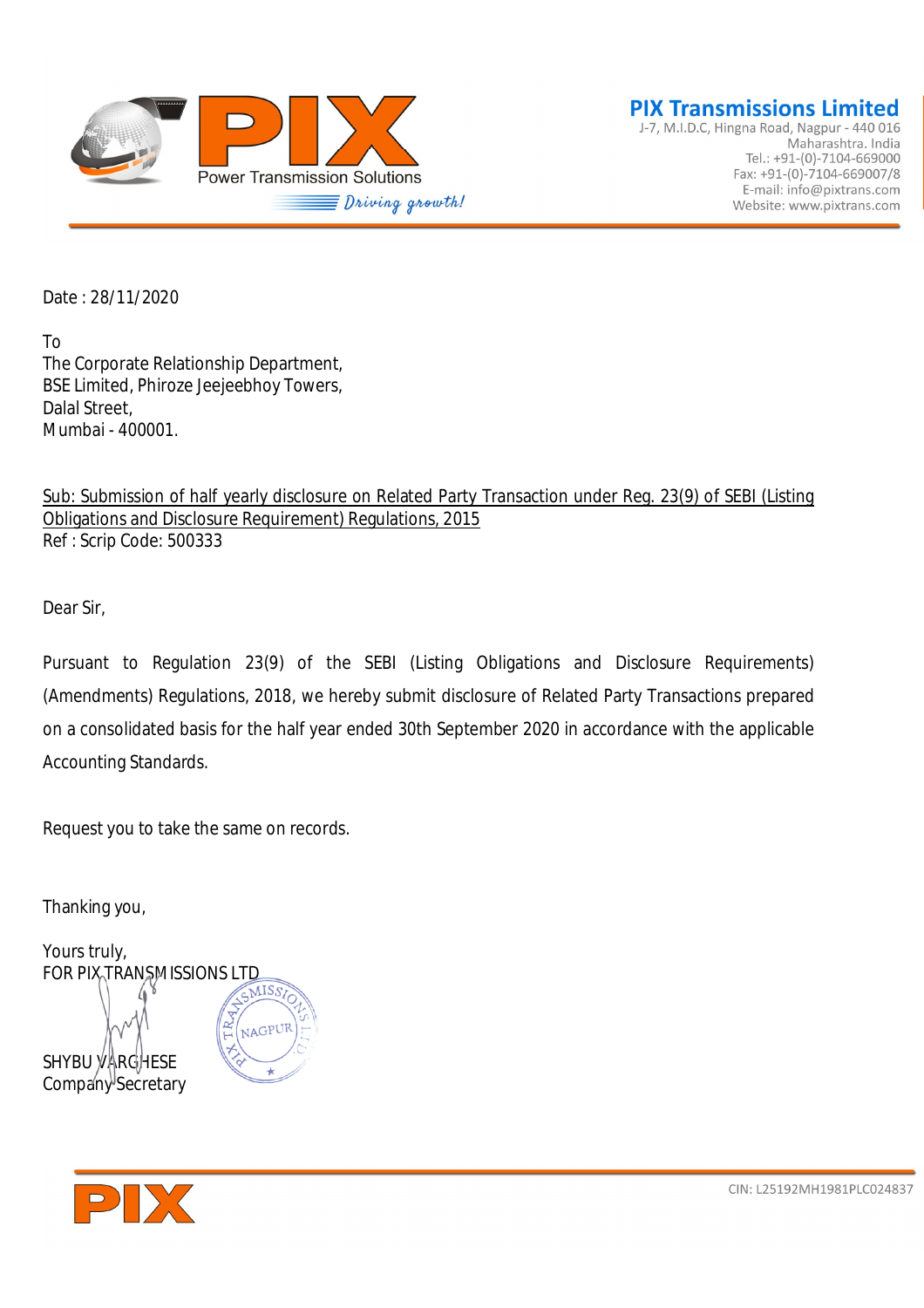# **PIX TRANSMISSIONS LTD**

# **Related Parties Transactions (Consolidated) for half year ended 30.09.2020**

#### **A** *Names of the related party and description of relationship*

| S.No | <b>NATURE OF RELATIONSHIP</b>                                                | <b>NAME OF RELATED PARTY</b>                                      |  |
|------|------------------------------------------------------------------------------|-------------------------------------------------------------------|--|
|      |                                                                              |                                                                   |  |
|      | Key Management Personnel/Directors                                           | Mr. Amarpal Sethi (Chairman & Managing Director)                  |  |
|      |                                                                              | Mr. Sonepal Sethi (Jt. Managing Director)                         |  |
|      |                                                                              | Mr. Rishipal Sethi (Jt. Managing Director)                        |  |
|      |                                                                              | Mr. Karanpal Sethi (Executive Director & Chief Financial Officer) |  |
|      |                                                                              | Mr. Sukhpal Singh Sethi (Executive Director)                      |  |
|      |                                                                              | Mr. Joe Paul (Executive Director)                                 |  |
|      |                                                                              | Ms. Shirley Paul (Executive Director)                             |  |
|      |                                                                              |                                                                   |  |
|      |                                                                              |                                                                   |  |
|      | Relatives of Key Management Personnel/                                       |                                                                   |  |
| 2    | <b>Directors</b>                                                             | Mrs. Nirmal Sethi                                                 |  |
|      |                                                                              |                                                                   |  |
| 3    | Enterprise over which the Key Management                                     | Prominent Infrastructures Ltd                                     |  |
|      | Personnel and their relatives are able to<br>exercise significant influence. |                                                                   |  |
|      |                                                                              | Karishma Investments                                              |  |

### **B.** *Transactions with Related Parties as on 30.09.2020*

|                |                              |                                        | (Amt. in INR in<br>lakhs)                                                      |
|----------------|------------------------------|----------------------------------------|--------------------------------------------------------------------------------|
| S.no           | <b>Nature of Transaction</b> | (a) Key Managerial<br><b>Personnel</b> | (b) Enterprises over<br>which relatives<br>of Key Management<br>have influence |
| 1              | Remuneration                 | 330.47                                 | 0.00                                                                           |
| $\overline{2}$ | Rent                         | 2.96                                   | 101.18                                                                         |
| 3              | Interest                     | 89.69                                  | 70.73                                                                          |
| 4              | <b>Medical Expenses</b>      | 0.40                                   | 0.00                                                                           |